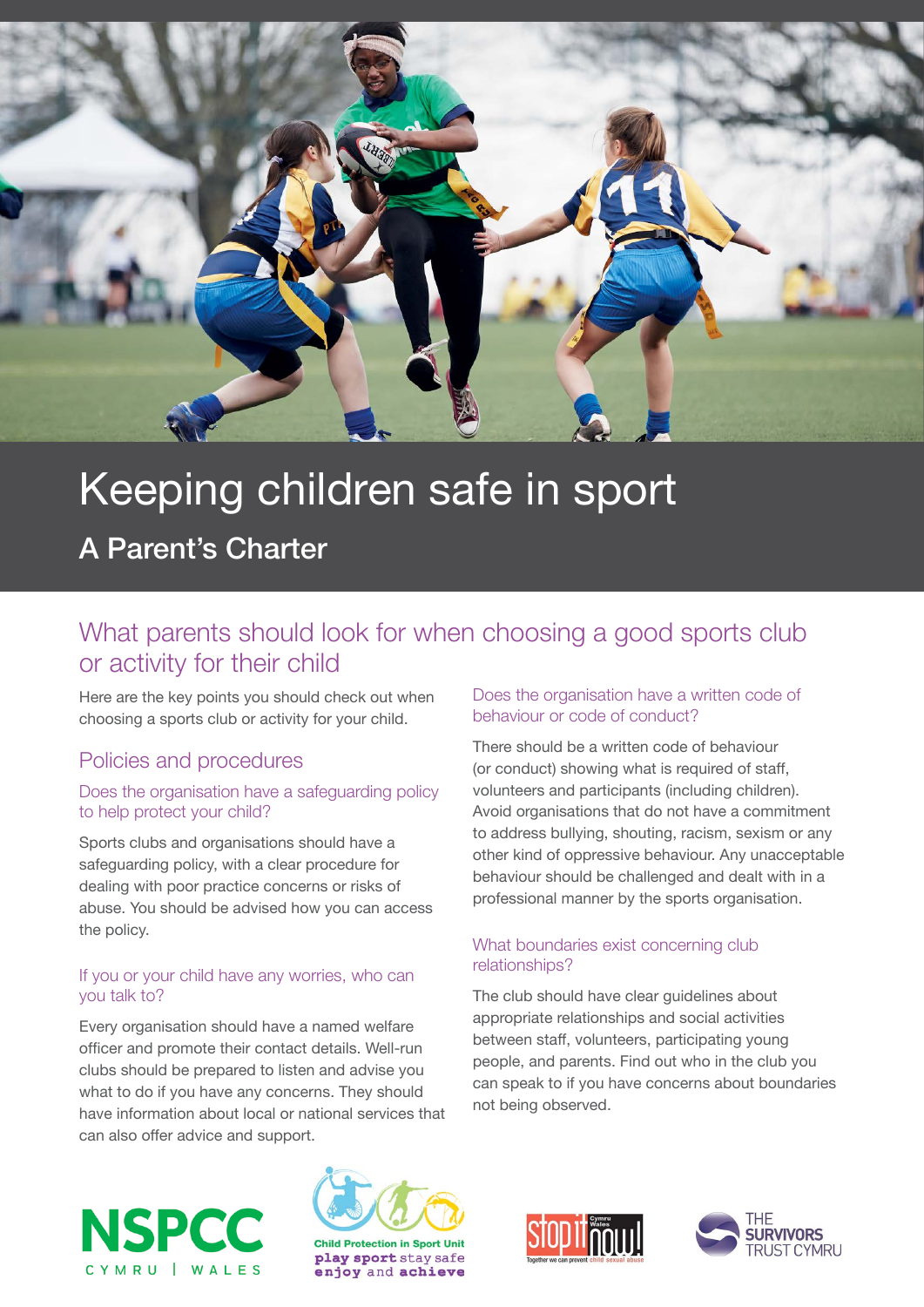# Quick checklist for parents

Has the club or organisation achieved a sports body or local council accreditation (eg Clubmark) that is up to date? If so, then this can be viewed as evidence that the club/organisation has attained a certain level of safe practices as assessed by the awarding body.

Even if the club is accredited, you should check that the organisation has:

- a named and contactable welfare officer responsible for the implementation of their safeguarding policy and issues regarding the protection of children or young people
- procedures for dealing with complaints or concerns regarding poor practice, abuse or neglect
- written standards of good practice (ie a code of conduct/behaviour)
- a parental consent/emergency details form that you must return to the club
- safe recruitment procedures for those working with young people that include: a clear job description, appropriate references, criminal records checks (eg DBS) for relevant posts and technical qualifications
- access to appropriate safeguarding (child protection) training for its staff/volunteers

Remember, a well-run club will welcome your questions about their activities and policies. They'll know they have a responsibility to have the right arrangements in place, and to give this kind of information to anyone who leaves a child in their care.